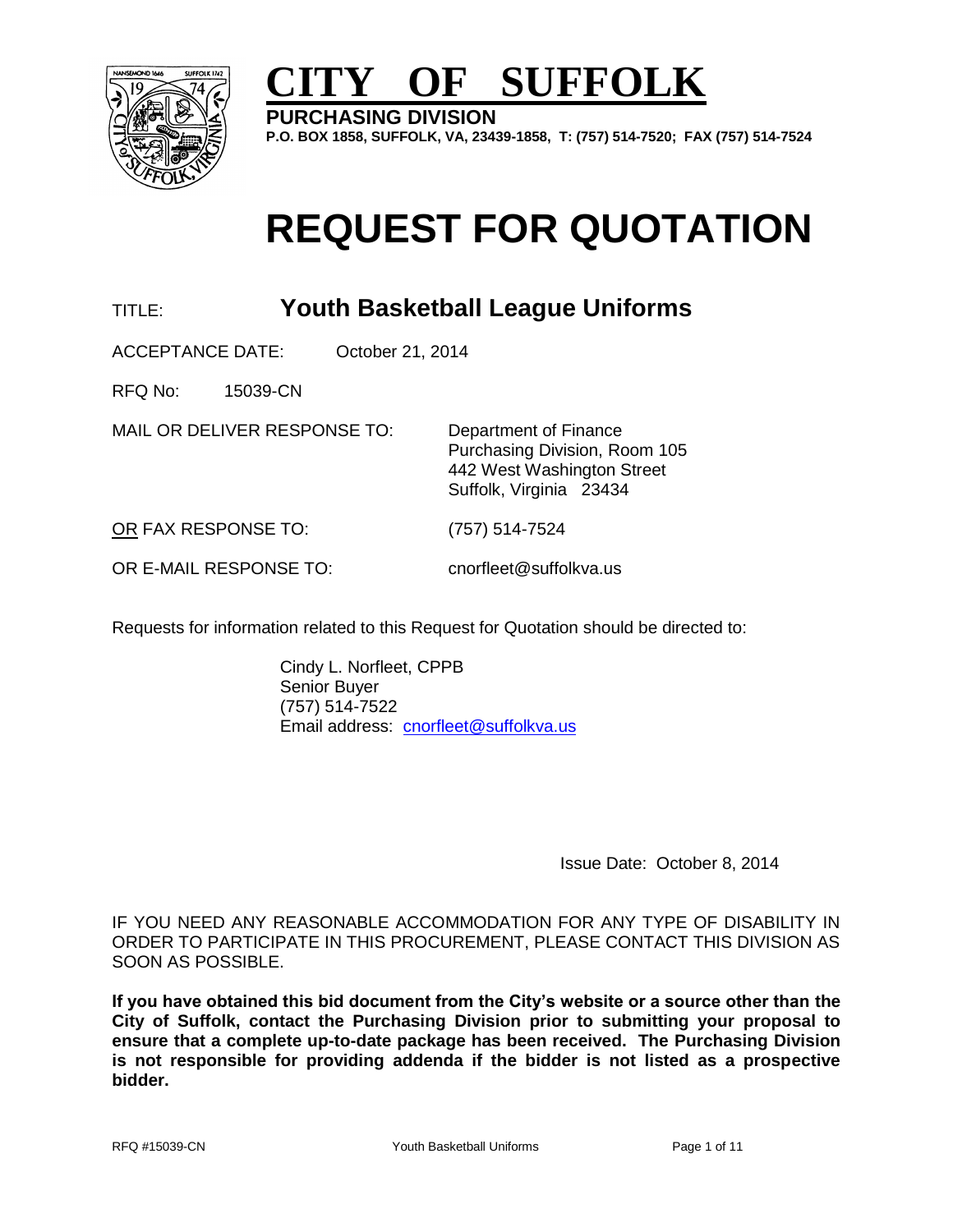# **Youth Basketball League Uniforms**

#### **1.0 PURPOSE**

The intent of this Request for Quotation is to purchase approximately 600 youth basketball league uniforms for the Department of Parks and Recreation's Youth Basketball Program to be delivered FOB destination Suffolk Parks and Recreation, 134 S.  $6<sup>th</sup>$  Street, Suffolk, Virginia 23434 in accordance with all specifications, terms, and conditions herein.

#### **2.0 COMPETITION INTENDED**

It is the City's intent that this Request for Quotation (RFQ) permits competition. It shall be the bidder's responsibility to advise the Buyer if any language requirement, specification, etc., or any combination thereof, inadvertently restricts or limits the requirements stated in this RFQ to a single source.

#### **3.0 CONTRACT TERM**

It is the City's desire to purchase uniforms for its 2015 Youth Basketball Program via this Request for Quotation (RFQ). At the option of the City, uniforms may also be purchased under specifications herein for the 2016 Youth Basketball Season.

Initial rates and subsequent renewal rates must be guaranteed for a minimum of 12 months. Any increase in rates shall be limited to the lesser of the Consumer Price Index for all Urban Consumers (CPI-U) – Other Goods and Services (unadjusted for the current 12 month period) or 3%. The City does not guarantee any rate increase.

# **4.0 SPECIFICATIONS**

Prices quoted for youth basketball uniforms shall include jerseys and shorts. Uniforms will be *Reversible Jerseys and Shorts by Champro*, or approved equal, with the following specifications.

The quantities, colors, and sizes provided are estimated for the purpose of bid evaluation only. Actual quantities and sizes purchased will be determined by the number of participants who register for the league; these final quantities will be furnished to the vendor no later than November 21, 2014.

4.1 Jerseys

2 ply DRI-GEAR polyester fabric wicks moisture away from body. Open bottom for number screen printing.

Sizes: Youth sizes S-XL Adult sizes S-4XL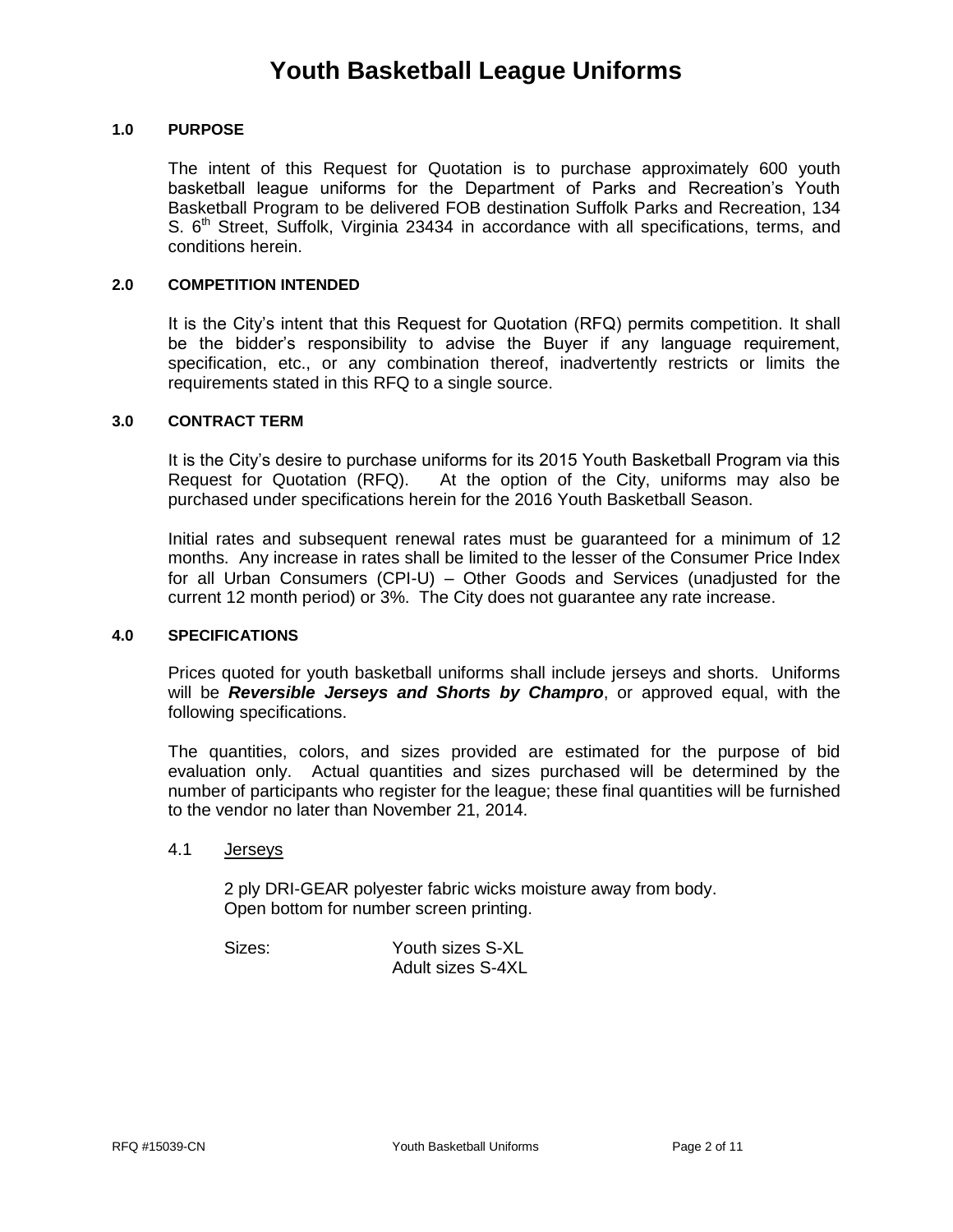#### 4.2 Shorts

2-ply DRI-GEAR polyester fabric wicks moisture away from body. Elastic waistband with braided drawstring

| Sizes: | Youth sizes S-XL  |
|--------|-------------------|
|        | Adult sizes S-4XL |

# 4.3 Bordering lettering

Front of the jerseys to have "Suffolk" (above the jersey number), the jersey number, then "Parks and Recreation" (below the jersey number). Bordering, lettering, and numbering must be done on both sides of the reversible jersey.

#### 4.4 Team numbers

Jersey numbers shall only be National Federation High State High School Associations (example, 1-5, 12, 23, 45, and 51), Numbers MUST be on both sides of the reversible jersey.

#### 4.5 Quantities

Quantities below are estimated for the purpose of bid evaluation.

| <b>Sizes</b> | VC | YM  | YL  | AS         | AM | AL | <b>AXL</b> | A2XL | A3XL | <b>A4XL</b> | Totals |
|--------------|----|-----|-----|------------|----|----|------------|------|------|-------------|--------|
| <b>Total</b> | 48 | 106 | 112 | <b>100</b> | 89 |    | 33         |      |      |             | 600    |

#### 3.5 Delivery

Please provide your delivery time for uniforms. Uniforms shall be delivered to Suffolk Parks and Recreation, 134 S.  $6<sup>th</sup>$  Street, Suffolk, Virginia 23434. Uniforms will be delivered to the City of Suffolk by **December 22, 2014**. Delivery may be a factor in the award.

#### 3.6 Contact information

Contact Roberto Ramos, Recreation Specialist II, at (757) 514-7270 to coordinate jerseys.

#### 3.8 Sample Uniform

The successful vendor may be required to provide a sample uniform to be inspected by the Department of Parks and Recreation prior to award.

#### **5.0 CONTRACT TERMS AND CONDITIONS**

#### 4.1 License Requirement

All firms doing business in the City of Suffolk are required to be licensed in accordance with the City of Suffolk business license ordinance.

Wholesale and retail merchants without a business location in the City of Suffolk are exempt from this requirement. Any questions concerning business licenses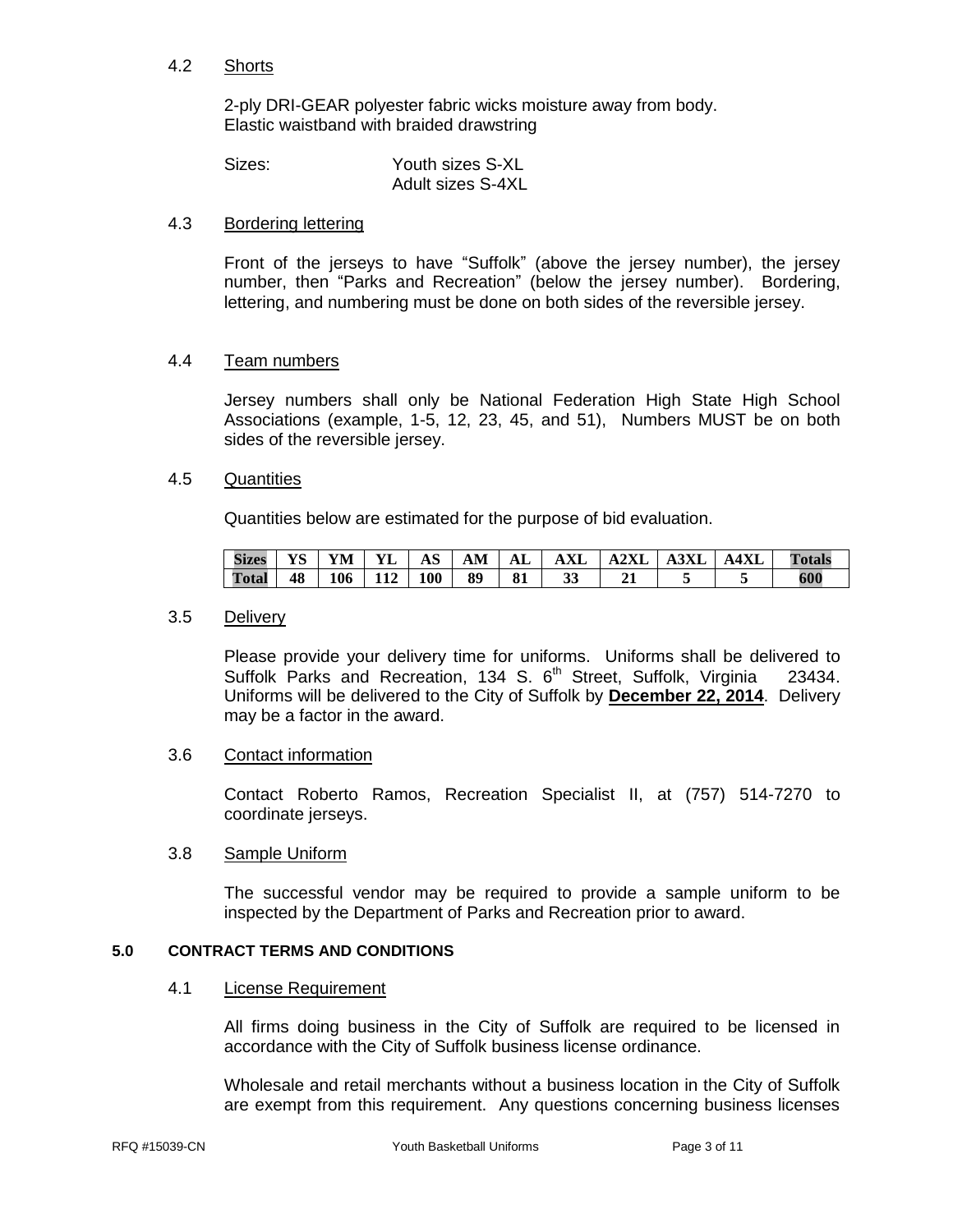should be directed to the Commissioner of the Revenue's Office, telephone (757) 514-4260.

# 4.2 Hold Harmless Clause

The Contractor shall, during the term of the contract, indemnify and hold harmless the City of Suffolk from and against any and all losses, damages, claims, fines, penalties, suits and costs, including bodily injury or death of any person(s), or loss or damage to property, as well as fines, assessments and penalties imposed by any authority which may arise out of any violations of law by, and all acts and omissions of the Contractor, the Contractor's agents, employees occurring in connection with the products, completed operations, and other services covered herein.

# 4.3 Safety

All contractors and subcontractors performing services for the City are required and shall comply with all Occupational Safety and Health Administration (OSHA), State and City Safety and Occupational Health Standards and any other applicable rules and regulations. Also all contractors and subcontractors shall be held responsible for the safety of their employees and any unsafe acts or conditions that may cause injury or damage to any persons or property within and around the work site area under this contract.

# 4.4 Anti-Discrimination

By submitting their bids, bidders certify to the City that they will conform to the provisions of the Federal Civil Rights Act of 1964, as amended, as well as theVirginia Fair Employment Contracting Act of 1975, as amended, where applicable, the Virginians with Disabilities Act, the Americans with Disabilities Act and 2.2-4311 of the Virginia Public Procurement Act (VPPA). If the award is made to a faith-based organization, the organization shall not discriminate against any recipient of goods, services, or disbursements made pursuant to the contract on the basis of the recipient's religion, religious belief, refusal to participate in a religious practice, or on the basis of race, age, color, gender or national origin and shall be subject to the same rules as other organizations that contract with public bodies to account for the use of the funds provided; however, if the faith-based organization segregates public funds into separate accounts, only the accounts and programs funded with public funds shall be subject to audit by the public body. (Code of Virginia 2.2.4343.1E).

In every contract over \$10,000 shall include the following provisions:

- 1. During the performance of this contract, the contractor agrees as follows:
	- a. The contractor will not discriminate against any employee or applicant for employment because of race, religion, color, sex, national origin, age, disability, service disabled veterans or any other basis prohibited by state law relating to discrimination in employment, except where there is a bona fide occupational qualification reasonably necessary to the normal operation of the contractor. The contractor agrees to post in conspicuous places, available to employees and applicants for employment, notices setting forth the provisions of this nondiscrimination clause.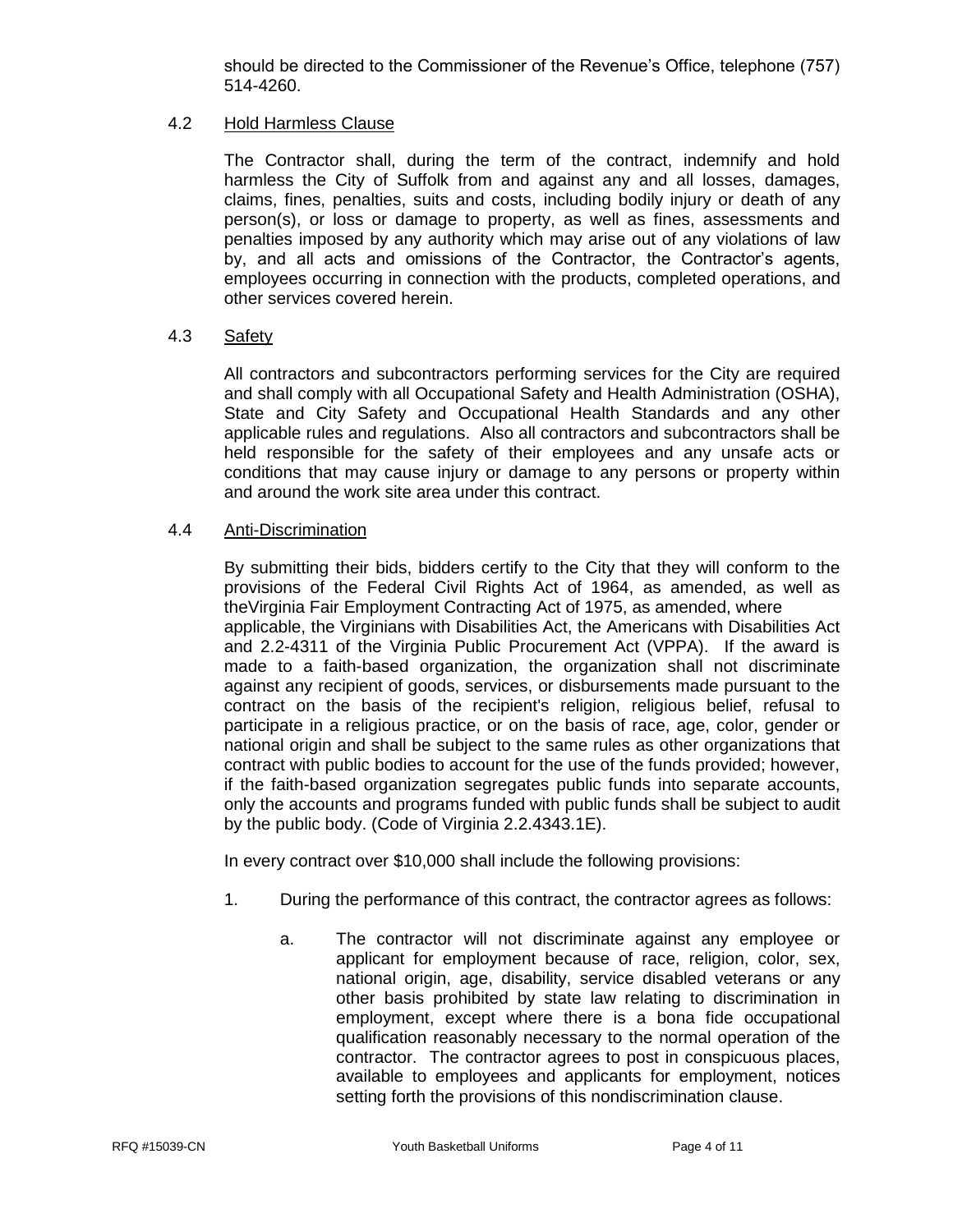- b. The contractor, in all solicitations or advertisements for employees placed by or on behalf of the contractor, will state that such contractor is an equal opportunity employer.
- c. Notices, advertisements and solicitations placed in accordance with federal law, rule or regulation shall be deemed sufficient for the purpose of meeting these requirements.
- 2. The contractor will include the provisions of No. 1 above in every subcontract or purchase order over \$10,000, so that the provisions will be binding upon each subcontractor or vendor.

# 4.5 Ethics In Public Contracting (SEC 2.2-4367 ET. SEQ. CODE OF Virginia

By submitting a bid, the bidder certifies that their bid is made without collusion or fraud and that they have not offered or received any kickbacks or inducements from any other bidder, supplier, manufacturer or subcontractor in connection with their bid, and that they have not conferred on any public employee having official responsibility for this procurement transaction any payment, loan subscription, advance, deposit of money, services or anything of more than nominal value, present or promised, unless consideration of substantially equal or greater value was exchanged.

## 4.6 Immigration Reform and Control Act Of 1986

By submitting a bid, bidders certify that they do not and will not during the performance of this contract employ illegal alien workers or otherwise violate the provisions of the federal immigration Reform and Control Act of 1986.

# 4.7 Debarment Status

By submitting a bid, bidders certify that they are not currently debarred by the Commonwealth of Virginia from submitting bids or proposals on contracts for the type of goods and/or services covered by this solicitation, nor are they an agent of any person or entity that is currently so debarred.

## 4.8 Antitrust

By entering into a contract, the contractor conveys, sells, assigns, and transfers to the City of Suffolk all rights, title and interest in and to all causes of action it may now have or hereafter acquire under the antitrust laws of the United States and the Commonwealth of Virginia, relating to the particular goods or services purchased or acquired by the City of Suffolk under said contract.

# 4.9 Drug-Free Workplace

During the performance of this contract, the contractor agrees to (1) provide a drug-free workplace for the contractor's employees; (2) post in conspicuous place, available to employees and applicants for employment, a statement notifying employees that the unlawful manufacture, sale, distribution, dispensation, possession, or use of a controlled substance or marijuana is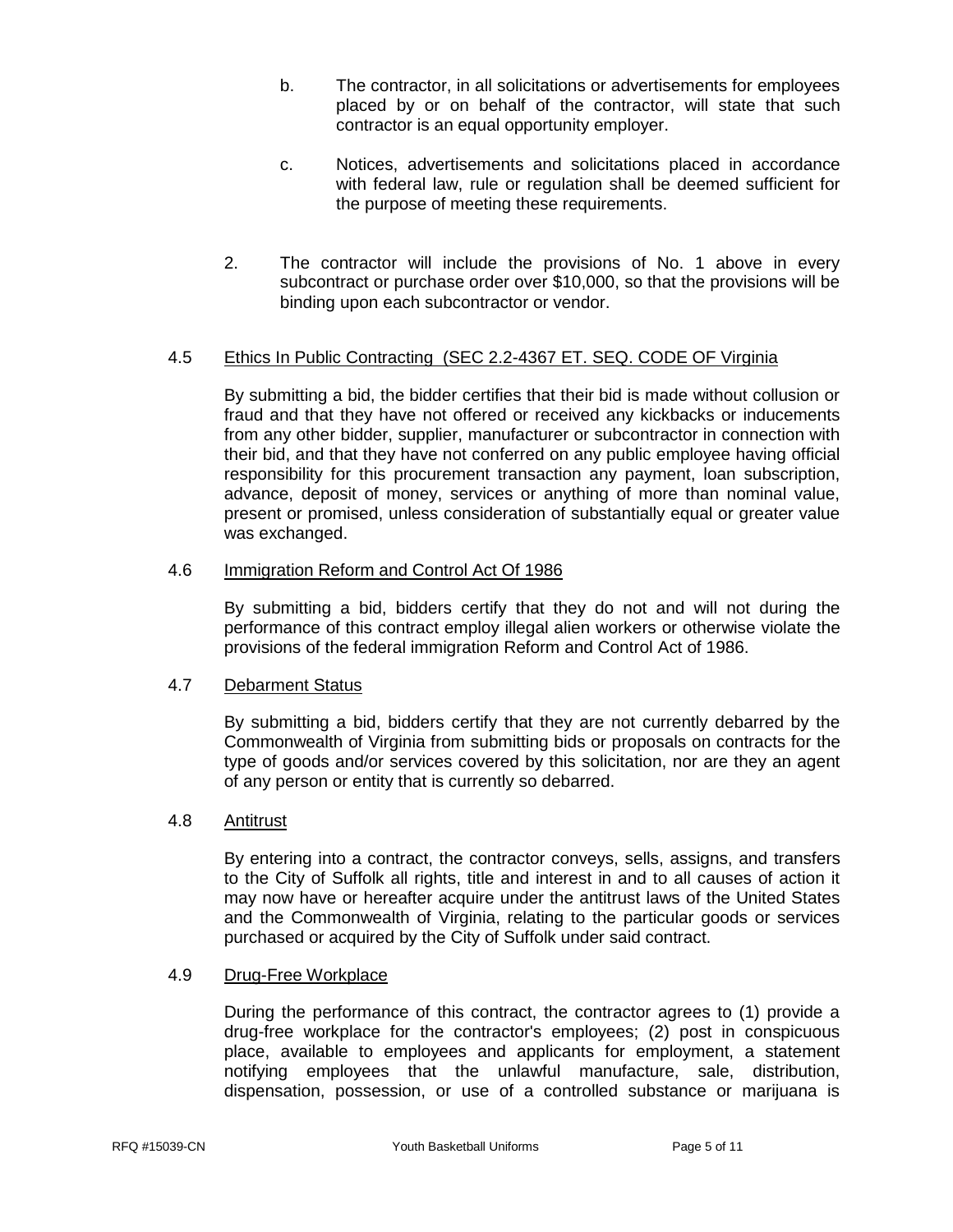prohibited in the contractor's workplace and specifying the actions that will be taken against employees for violations of such prohibition; (3) state in all solicitation or advertisement for employees placed by or on behalf of the contractor that the contractor maintains a drug-free workplace; and (4) include the provisions of the foregoing clauses in every subcontract or purchase order of over \$10,000, so that the provisions will be binding upon each subcontractor or vendor.

For the purposes of this section, *"drug-free workplace"* means a site for the performance of work done in connection with a specific contract awarded to a contractor, the employees of whom are prohibited from engaging in the unlawful manufacture, sale, distribution, dispensation, possession or use of any controlled substance or marijuana during the performance of the contract.

## 4.10 Exemption from Taxes

The City is exempt from State Sales Tax and Federal Excise Tax. Tax Exemption Certificate indicating the City's tax exempt status will be furnished by the City of Suffolk.

# 4.11 Faith Based Organization

City of Suffolk does not discriminate against faith-based organizations.

## 4.12 Bidder Qualification

Only bids from established contractors for work similar in scope to work herein shall be considered; the City reserves the right to request specific reference information prior to award. Bidder shall demonstrate that he has adequate and appropriate manpower, tools and equipment to respond and perform in accordance with the provisions herein.

The City may, at its option, disqualify a bidder and reject his bid for cause. Reasons deemed to be sufficient for this action shall include, but not be limited to, the following:

- Evidence of collusion among bidders
- Receipt of more than one bid on any project from an individual, or from a corporation. This restriction does not apply to subcontractors
- Default on any previous contract
- For unreasonable failure to complete a previous contract within the specified time or for being in arrears on an existing contract without reasonable cause for being in arrears
- Inability to perform as revealed by an investigation of the Bidder's financial statement, experience and/or plant and equipment

# 4.13 Substitutions

NO substitutions or cancellations permitted after award without written approval by the Purchasing Agent.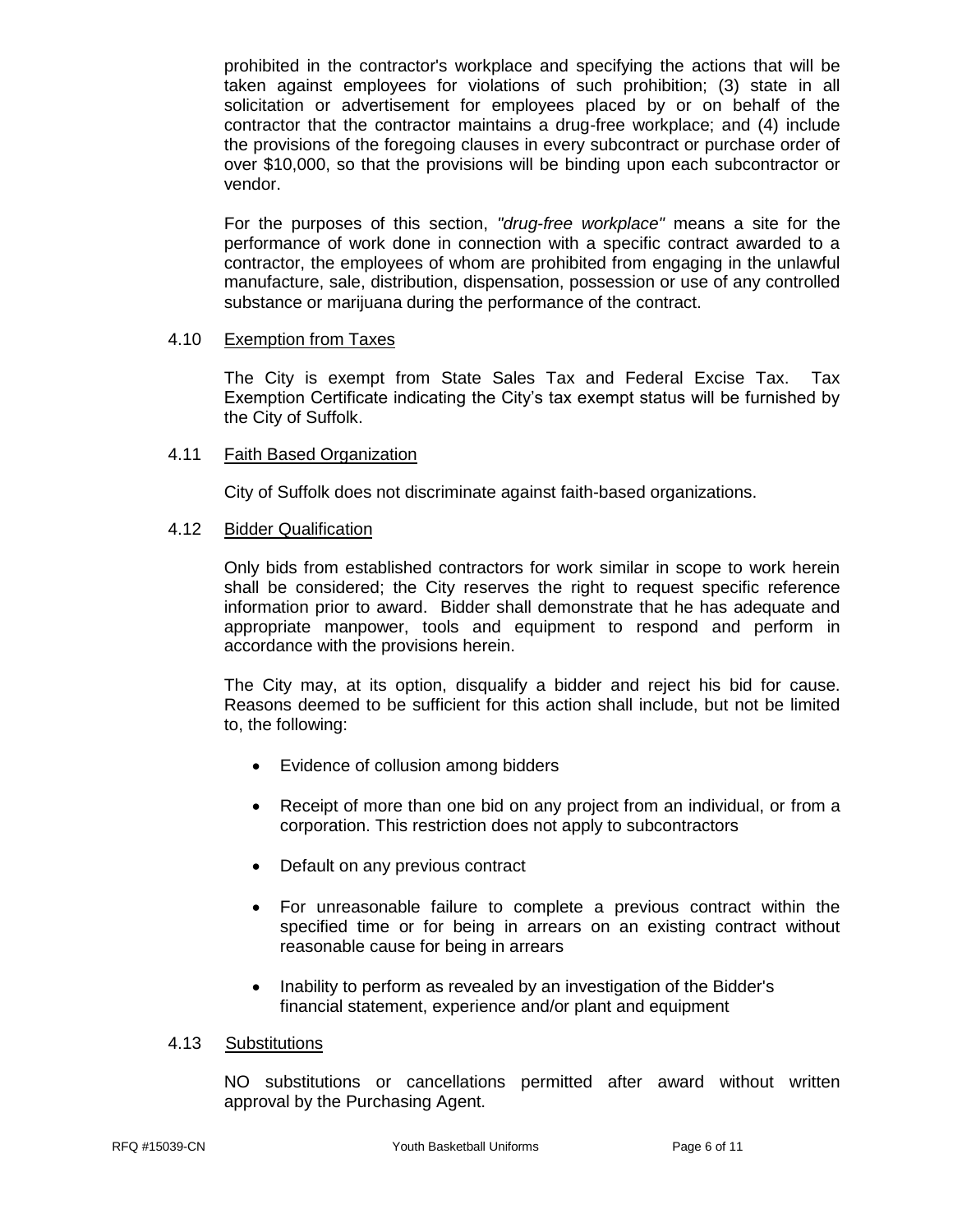## 4.14 Method of Payment

Contractor shall submit invoices in duplicate for each delivery, such statement to include detailed breakdown of all charges, and shall be based on completion of tasks or deliverables.

Invoices shall be submitted to using departments.

Upon acceptance of work, the City will render payment within forty-five (45) days of receipt of invoice.

Individual contractors shall provide their social security numbers, and proprietorships, partnerships, and corporations shall provide their federal employer identification number on the pricing form.

#### 4.15 Assignment of Contract

This contract may not be assigned in whole or in part without the written consent of the Purchasing Agent.

#### 4.16 Termination for Convenience

The City may at any time, and for any reason, terminate this Contract by written notice to Contractor specifying the termination date, which shall be not less than thirty (30) days from the date such notice is mailed.

Notice shall be given to Contractor by certified mail/return receipt requested at the address set forth in Contractor's Bid Proposal or as provided in this Contract. In the event of such termination, Contractor shall be paid such amount as shall compensate Contractor for the work satisfactorily completed, and accepted by the City, at the time of termination. If the City terminates this Contract, Contractor shall withdraw its personnel and equipment, cease performance of any further work under this Contract, and turn over to the City any work completed or in process for which payment has been made.

## 4.17 Termination for Cause

In the event that Contractor shall for any reason or through any cause be in default of the terms of this Contract, the City may give Contractor written notice of such default by certified mail/return receipt requested at the address set forth in Contractor's Bid/Proposal or as provided in this Contract.

Unless otherwise provided, Contractor shall have ten (10) days from the date such notice is mailed in which to cure the default. Upon failure of Contractor to cure the default, the City may immediately cancel and terminate this Contract as of the mailing date of the default notice.

Upon termination, Contractor shall withdraw its personnel and equipment, cease performance of any further work under the Contract, and turn over to the City any work in process for which payment has been made. In the event of violations of law, safety or health standards and regulations, this Contract may be immediately cancelled and terminated by the City and provisions herein with respect to opportunity to cure default shall not be applicable.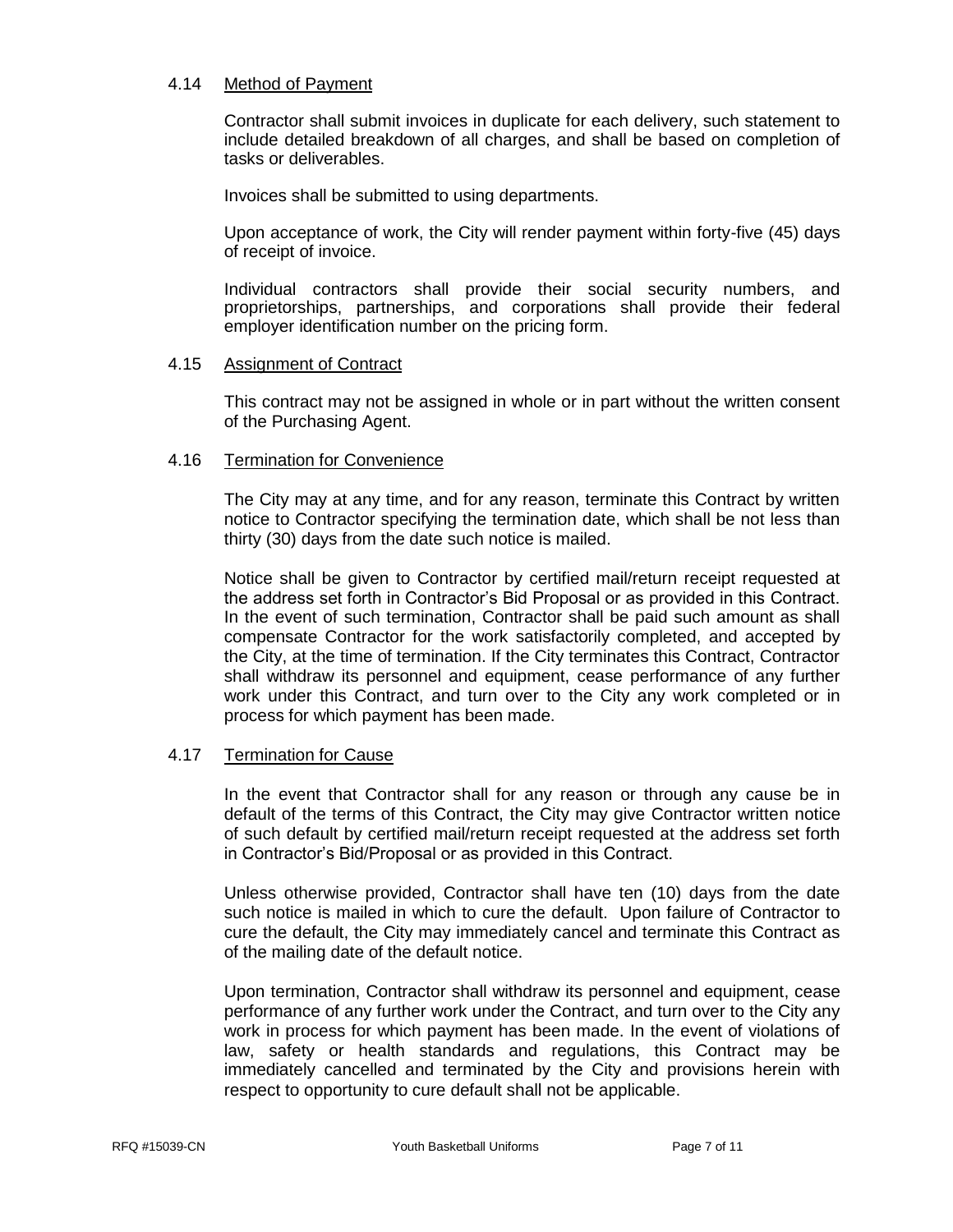# 4.17 Severability

If any part, term, or provision of this agreement, shall be found by the Court to be legally invalid or unenforceable, then such provision or portion thereof, shall be performed in accordance with applicable laws. The invalidity or unenforceability of any provision or portion of any contract document shall not affect the validity of any other provision or portion of the contract document.

## 4.18 Applicable Laws

This contract shall be governed in all respects by the laws of the Commonwealth of Virginia. Any judicial action shall be filed in the Commonwealth of Virginia, City of Suffolk.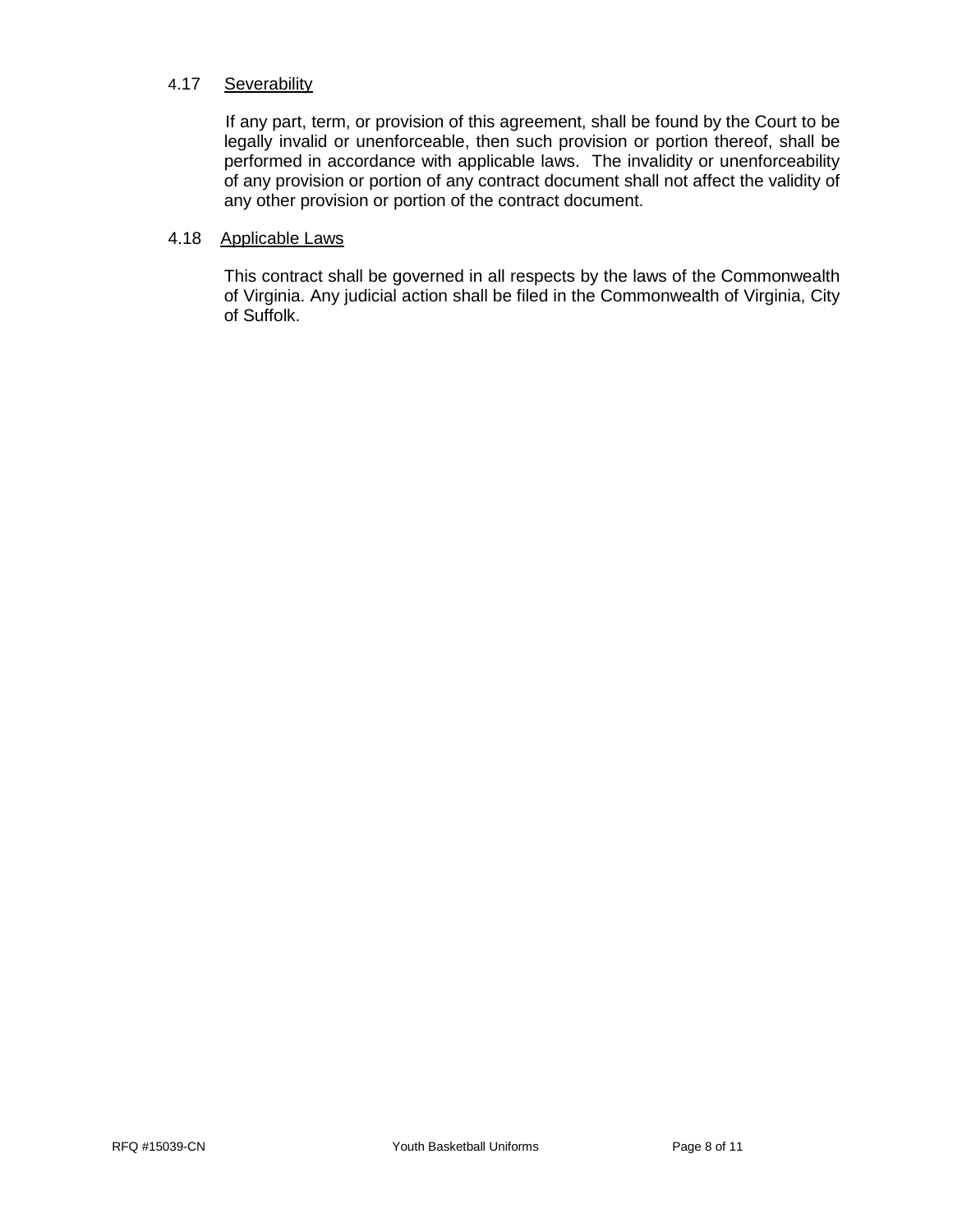# **QUOTATION FORM**

Suffolk, VA 23434

**TO:** City of Suffolk, VA **BID:** Youth Basketball Uniforms Purchasing Division **DUE: October 21, 2014** 441 Market Street **TIME:** 5:00 p.m., Local

**\_(Company)** agrees to furnish and deliver FOB 134 S. 6<sup>th</sup> Street, Suffolk, Virginia 23434, youth basketball uniforms for the Department of Parks and Recreation in accordance with specifications, terms, and conditions herein.

Bidder quotes unit pricing below for youth basketball uniforms (jersey and shorts):

|                 |                                          | <b>Unit Price</b> | <b>Amount</b> |
|-----------------|------------------------------------------|-------------------|---------------|
| 266 Sets        | <b>Sizes Youth Small - Youth Large</b>   | S.                |               |
| <b>303 Sets</b> | <b>Sizes Adult Small - Adult X-Large</b> | S                 |               |
| 21 Sets         | <b>Size Adult XX-Large</b>               | S.                |               |
|                 | TOTAL:                                   |                   |               |

MANUFACTURER/PRODUCT

BEST GUARANTEED DELIVERY: \_\_\_\_\_\_\_\_\_\_\_\_\_\_\_(date) (Uniforms must be delivered by December 22, 2013. Delivery may be a factor in the award.)

| The Department of Parks and Recreation may need to order a minimum amount of uniforms sized 3XL<br>and 4XL. Please provide pricing per uniform below if your company carries this size. |  |  |  |  |  |
|-----------------------------------------------------------------------------------------------------------------------------------------------------------------------------------------|--|--|--|--|--|
| My company <b>DOES</b> carry Size 3XL. YES / NO (Circle one)                                                                                                                            |  |  |  |  |  |
| The cost per uniform for Size 3XL is \$                                                                                                                                                 |  |  |  |  |  |
| My company DOES carry Size 4XL. YES / NO (Circle one)                                                                                                                                   |  |  |  |  |  |
| The cost per uniform for Size 4XL is \$                                                                                                                                                 |  |  |  |  |  |
| Availability of 3XL and 4XL sizes is not a factor in the bid award.                                                                                                                     |  |  |  |  |  |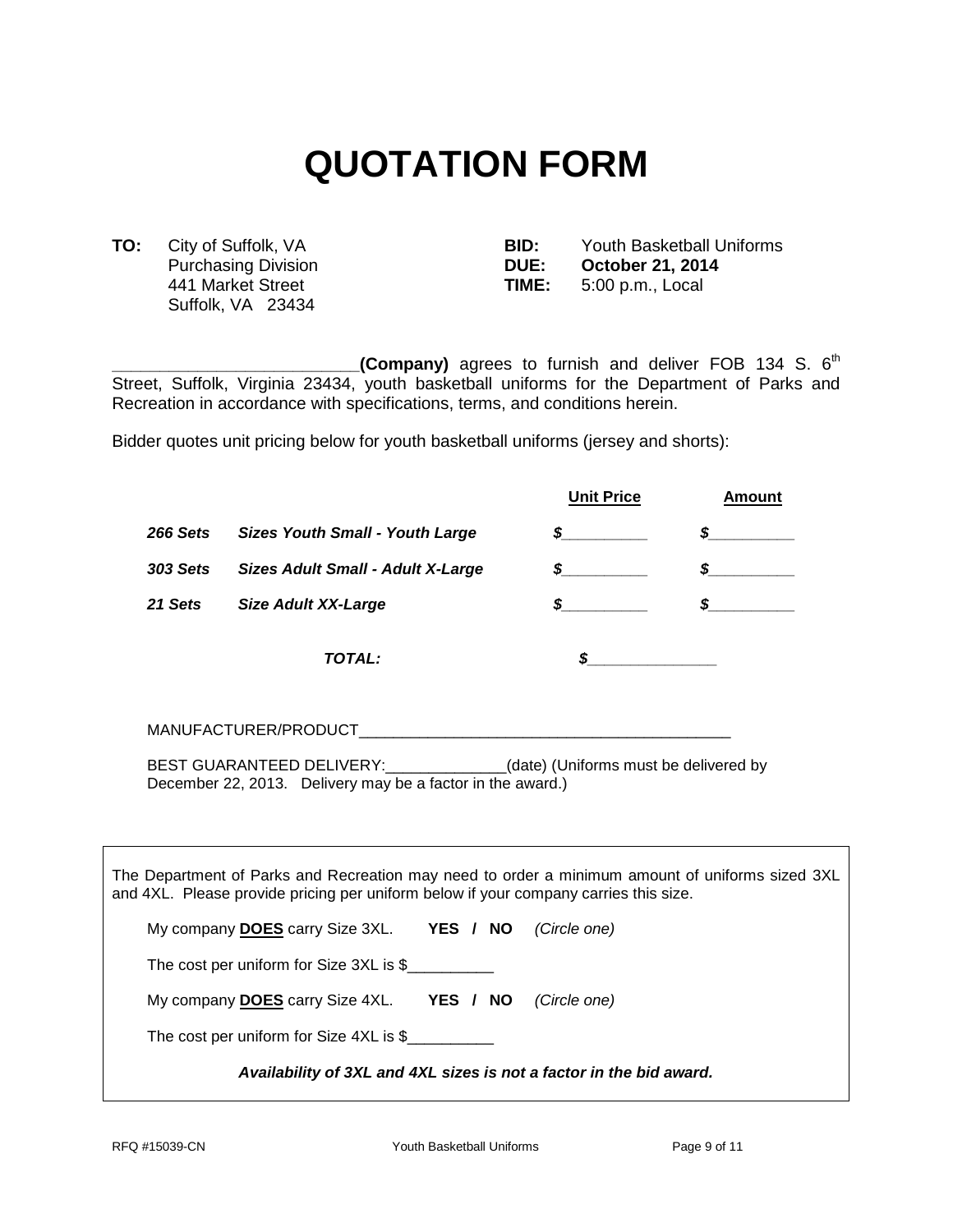# **BIDDER**

| <b>Company Name</b> |                                                                                                                                                                                                                                    |
|---------------------|------------------------------------------------------------------------------------------------------------------------------------------------------------------------------------------------------------------------------------|
| Address             |                                                                                                                                                                                                                                    |
| Person Quoting      | <b>Title The Community of the Community of the Community of the Community of the Community of the Community of the Community of the Community of the Community of the Community of the Community of the Community of the Commu</b> |
| Telephone No.       | Fax No.<br>Fed ID No.                                                                                                                                                                                                              |
| E-mail:             |                                                                                                                                                                                                                                    |

I certify by my signature below that I have received the documents associated with this bid/proposal and understand that the review for completeness of these bid documents and the understanding and comprehension of the bid specifications is solely my responsibility; based on this, by my signature below I waive all rights to future claims against the City of Suffolk that the documents were incomplete or not understandable.

I certify that this bid is made without prior understanding, agreement, or connection with any corporation, firm, or person submitting a bid for the same equipment /materials/service and is in all respects fair and without collusion or fraud. I understand that collusive bidding is a violation of State and Federal law and can result in fines, prison sentences and civil damage awards. I agree to abide by all conditions of this bid and certify that I am authorized to sign this bid for the bidder.

I certify that the bidder represented herein is eligible to bid with respect to all applicable sections of State and Local Government Conflict of Interests Act, Code of Virginia, Section 2.1-639.1 et. seq.

**Signature:\_\_\_\_\_\_\_\_\_\_\_\_\_\_\_\_\_\_\_\_\_\_\_\_\_\_\_\_\_\_\_\_\_\_\_\_ Date:\_\_\_\_\_\_\_\_\_\_\_\_\_\_\_\_**